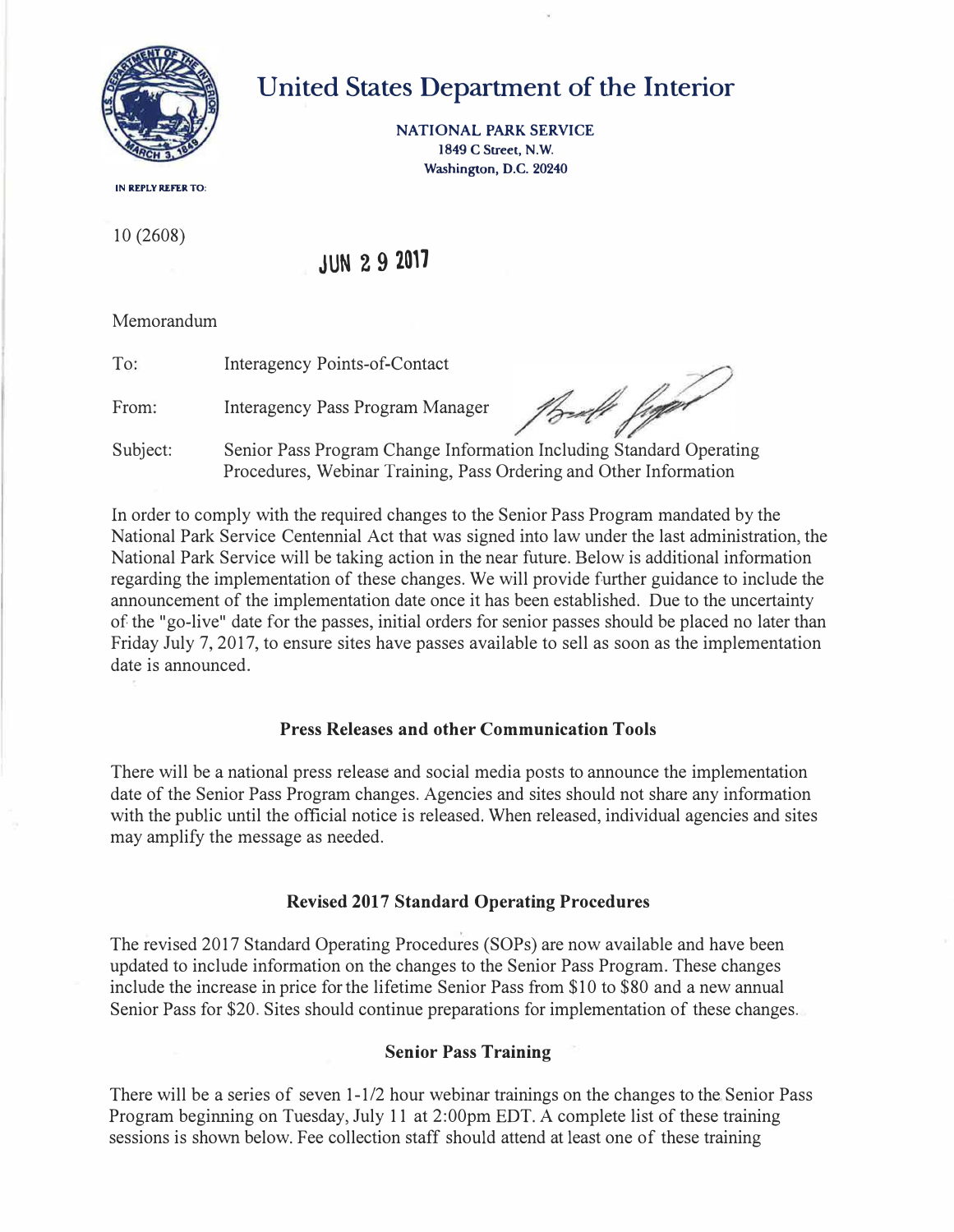sessions. Each of these training sessions will be identical. This training will be recorded and will be made available online at a later date.

Webinar Training Sessions - Register at https://doodle.com/poll/9t4rq7d6qy7c7ct5

Tuesday, July 11th at 2:00pm EDT Thursday, July 13th at 3:00pm EDT Wednesday, July 19th at 1:00pm EDT Tuesday, July 25th at 2:00pm EDT Thursday, July 27th at 1:00pm EDT Wednesday, August 2nd at 11:00am EDT Thursday, August 10th at 2:00pm EDT

#### **Ordering the New Senior Passes**

The new Senior Passes have been redesigned to be distinctly different from the current pass. Attached are images of the new passes.

Beginning the week of Monday, July 3, 2017, USGS will begin accepting orders for the new Senior Passes. You must place your site's initial order before Friday, July 7, 2017 to ensure passes are on hand should an implementation date be announced. Attached is the revised USGS Order Form for the new Lifetime and Annual Senior Passes. All Senior Pass orders placed on or after July 3<sup>rd</sup> will be for the new passes unless otherwise specified (if ordering the \$10 Lifetime Senior Passes use the old order form). You can place orders three ways: 1) by calling toll-free (888) 275-8747, Option #1; 2) by fax at (303) 202-4710; or 3) by electronic mail at: fedrecpass@usgs.gov. If you do not have your customer number or if you have any questions about ordering, please contact the USGS team at (888) 275-8747, Option 1.

With the increase in price of the new Senior Passes we expect that public demand will be light. Please be conservative with your orders to ensure passes are available for all sites. To help you determine your total 2017 inventory needs, please order 50% of the number you sold in 2016 for September through December.

# **Destruction of Old Senior Passes**

The current \$10 Lifetime Senior Pass will no longer be sold after the implementation date of the new passes. Once the implementation takes place, \$10 Lifetime Senior Passes will need to be removed from sales locations and destroyed in accordance with your agency's official Government Property Destruction Guidelines. Because these passes are accountable Government property, they must be destroyed properly, not just thrown into the trash. Keep a limited number of the \$10 Lifetime Senior Passes on hand in order to handle customer service issues.

# **Revised Interagency Pass Brochure**

A new Interagency Pass Program brochure is currently being produced, but sites are to continue to issue the existing brochure until your inventory is depleted. USGS will begin shipping the newly designed brochure that includes the new Senior Pass information when their current